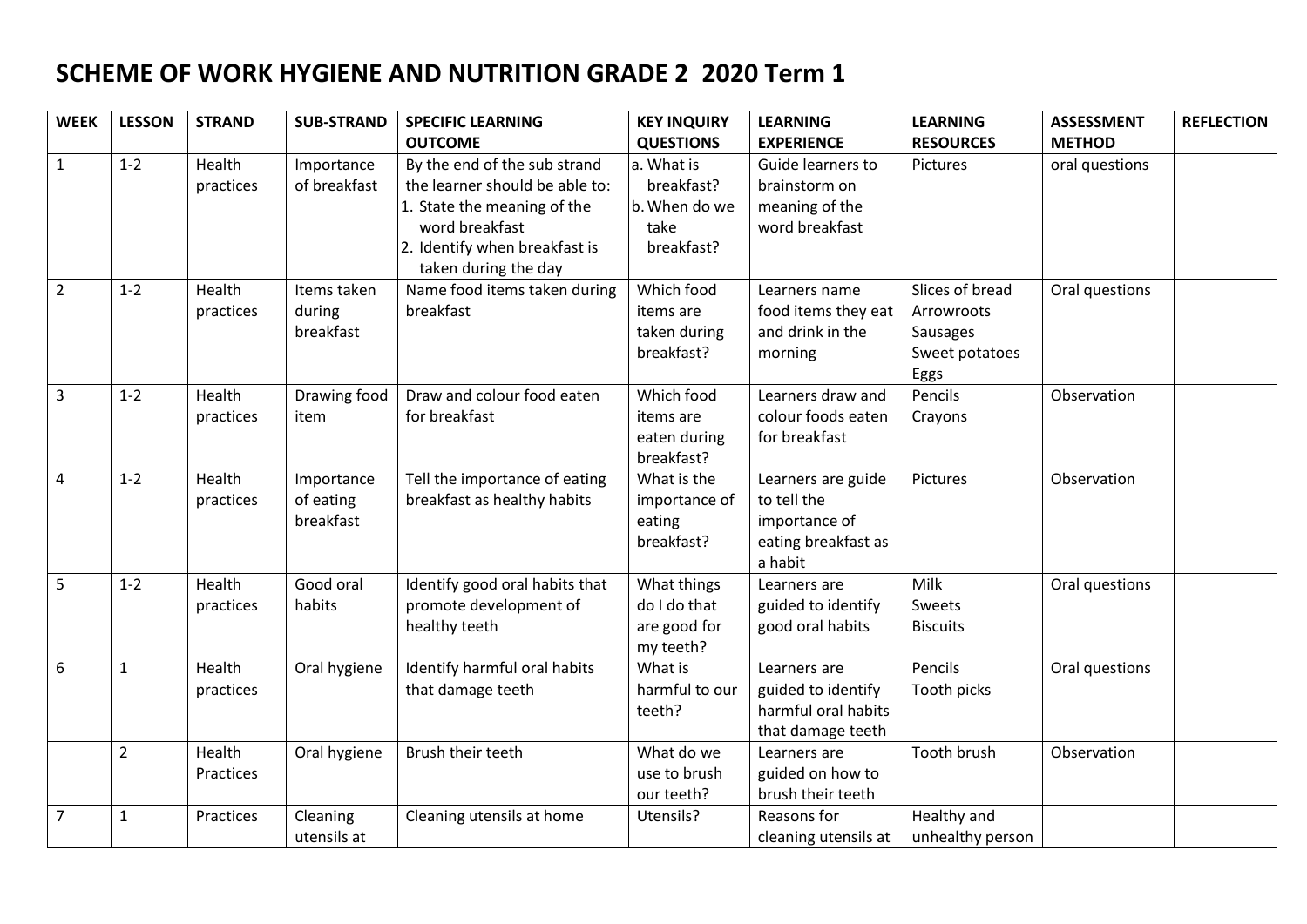|   |                |                     | home                                               |                                                                                                                                                                                                      | home                                                                                                                 |                                                                                                                                                                                          |                                                              |                               |  |
|---|----------------|---------------------|----------------------------------------------------|------------------------------------------------------------------------------------------------------------------------------------------------------------------------------------------------------|----------------------------------------------------------------------------------------------------------------------|------------------------------------------------------------------------------------------------------------------------------------------------------------------------------------------|--------------------------------------------------------------|-------------------------------|--|
|   | $\overline{2}$ | Health<br>practices | Materials<br>used for<br>cleaning<br>utensils      | Identify materials used for<br>cleaning utensils at home                                                                                                                                             | What do we<br>use to clean<br>the utensils?                                                                          | Learners identify<br>materials for<br>cleaning utensils                                                                                                                                  | Soap<br>Soap dish<br>Sponge/sisal<br>fiber<br>Piece of cloth | Oral questions                |  |
| 8 | $\mathbf{1}$   | Health<br>practices | Cleaning,<br>drying and<br>storing<br>utensils     | Clean, dry and store the<br>utensils used at home                                                                                                                                                    | How do we<br>dry and store<br>the utensils?                                                                          | Learners peer<br>teach on how to<br>clean, dry and<br>store utensils and<br>they do it<br>practically                                                                                    | <b>Utensils</b><br>Soap<br>Sponge                            | Oral questions<br>Experiment  |  |
|   | $\overline{2}$ | Health<br>practices | Danger of<br>second hand<br>smoking                | By the end of the sub strand,<br>the learner should be able to<br>mention substances that<br>people smoke that are<br>harmful to our health<br>Mention places where people<br>smoke these substances | Which are the<br>harmful<br>substances<br>that people<br>smoke?<br>Which<br>places/areas<br>do people<br>smoke from? | Learners<br>brainstorm on<br>substances that<br>people smoke and<br>are harmful to our<br>health<br>Learners to<br>mention areas and<br>places where<br>people smoke<br>these substances | Pictures<br>Posters<br>Video clip                            | Oral questions                |  |
| 9 | $\mathbf{1}$   | Health<br>practices | Dangers of<br>second hand<br>smoking               | State the meaning of the word<br>second hand smoke and its<br>effects on health                                                                                                                      | What is<br>second hand<br>smoking?                                                                                   | Learners are<br>guided to explain<br>the meaning of the<br>second hand<br>smoke                                                                                                          | Pictures<br>Posters                                          | Observation<br>Oral questions |  |
|   | $\overline{2}$ | Health<br>practices | Keeping<br>water safe<br>from<br>contaminatio<br>n | By the end of the sub strand,<br>the learner should be able to:<br>Tell what is water<br>contamination<br>Carry out experiment to<br>demonstrate water<br>contaminantion                             | What is water<br>contamination<br>?                                                                                  | Learners are<br>guided to<br>brainstorm on the<br>meaning of<br>contaminated<br>water<br>Learners are<br>guided to carry out<br>a simple<br>experiment to                                | Pictures<br>Real objects                                     | Observation<br>Experiment     |  |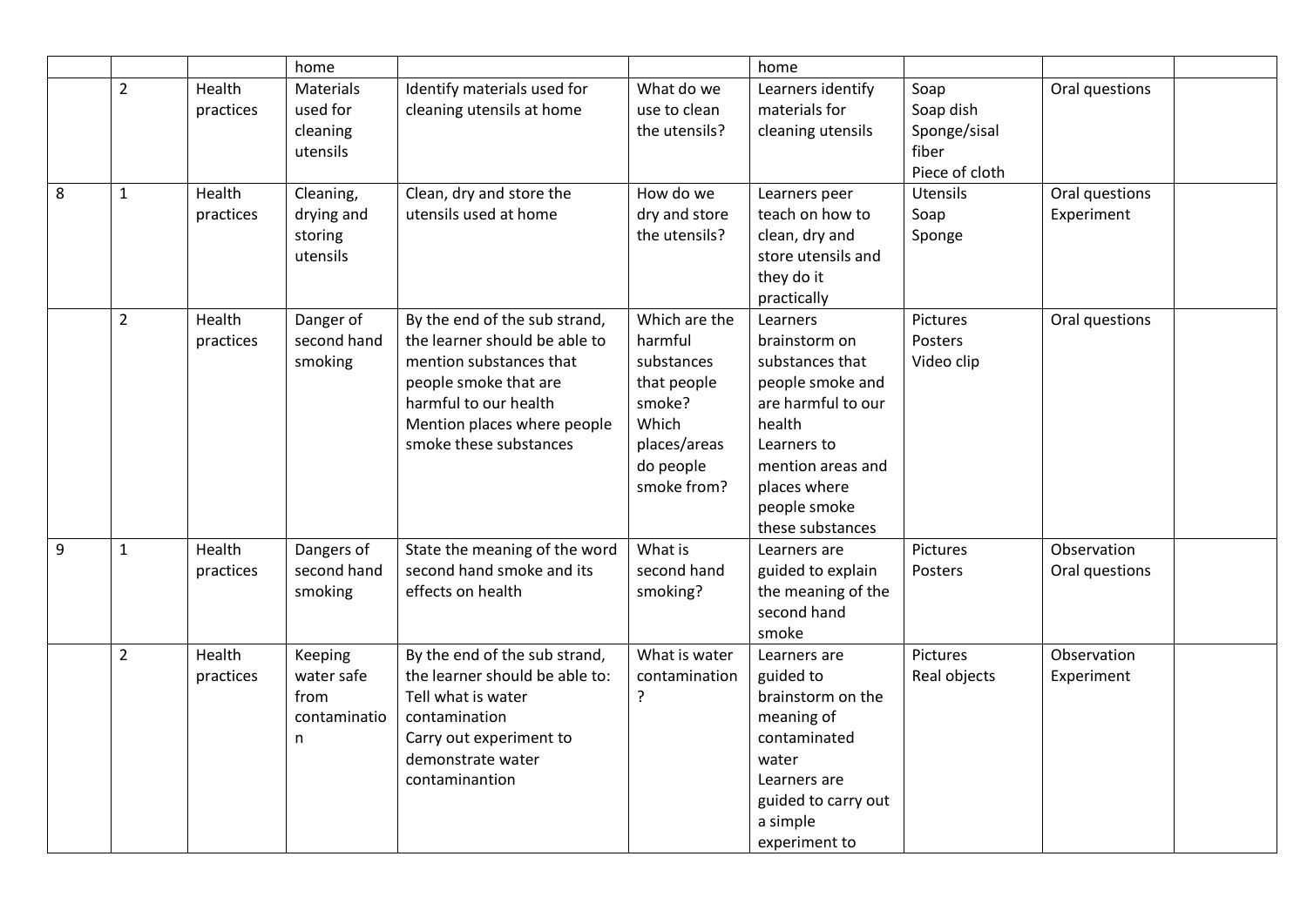|    |                |                     |                                                                        |                                                                                                                                                        |                                                    | illustrate how                                                                                                                                                                               |                                               |                                                |  |
|----|----------------|---------------------|------------------------------------------------------------------------|--------------------------------------------------------------------------------------------------------------------------------------------------------|----------------------------------------------------|----------------------------------------------------------------------------------------------------------------------------------------------------------------------------------------------|-----------------------------------------------|------------------------------------------------|--|
|    |                |                     |                                                                        |                                                                                                                                                        |                                                    | water is<br>contaminated                                                                                                                                                                     |                                               |                                                |  |
| 10 | $\mathbf{1}$   | Health<br>practices | Keeping<br>water safe<br>from<br>contaminatio<br>n                     | The learner should be able to<br>mention changes in water that<br>is contaminated<br>State ways in which we can<br>prevent water from<br>contamination | What happens<br>when water is<br>contaminated<br>? | Learners to<br>experiment and<br>observe physical<br>changes that occur<br>in contaminated<br>water<br>Learners to be<br>guided to tell how<br>they can prevent<br>contamination of<br>water | Pictures<br>Real objects                      | Oral questions<br>Observations<br>Oral reports |  |
|    | $\overline{2}$ | Health<br>practices | Re-using<br>water and<br>soap at<br>home                               | By the end of the sub strand,<br>learner should be able to<br>explain the meaning of word<br>re-using                                                  | What do we<br>use water and<br>soap for?           | Learners to<br>brainstorm on the<br>meaning of reusing                                                                                                                                       | Water and soap                                | Oral questions                                 |  |
| 11 | $\mathbf{1}$   | Health<br>practices | Ways of re-<br>using water<br>and soap at<br>home                      | The learner should be able to<br>mention ways of re-using<br>water and soap at home                                                                    | How can we<br>use water and<br>soap?               | Learners to be<br>guided to tell<br>activities                                                                                                                                               | Water and soap                                | Oral questions                                 |  |
|    | $\overline{2}$ | Health<br>practices | Makin soap<br>gel                                                      | The learner should be able to<br>make a soap gel from left over<br>soap                                                                                | How do we<br>make a soap<br>gel?                   | Learners to<br>observe a<br>demonstration on<br>how to make a<br>soap gel using left<br>over soap from<br>home                                                                               | Realia (left over<br>soap, water,<br>bottles) | Observation<br>Experiments                     |  |
| 12 | $\mathbf{1}$   | Health<br>practices | Re-using<br>water and<br>soap to<br>minimize<br>wastage in<br>the home | The learners should be able to<br>re-use water and soap to<br>minimize wastage in the home                                                             | How can we<br>re-use water<br>and soap?            | Learners practice<br>how to make the<br>soap gel and use it<br>for hand washing                                                                                                              | Soap<br>Water                                 | Observation<br>Experiment                      |  |
|    | $\overline{2}$ | Personal<br>hygiene | Use and care<br>of personal<br>items                                   | By the end of the sub strand<br>the learner should be able to<br>identify the items used for                                                           | What items do<br>we use for<br>personal            | Learners to be<br>guided on<br>mentioning items                                                                                                                                              | Nail cutter<br>Toothpaste<br>Cotton buds      | Oral questions<br>observation                  |  |